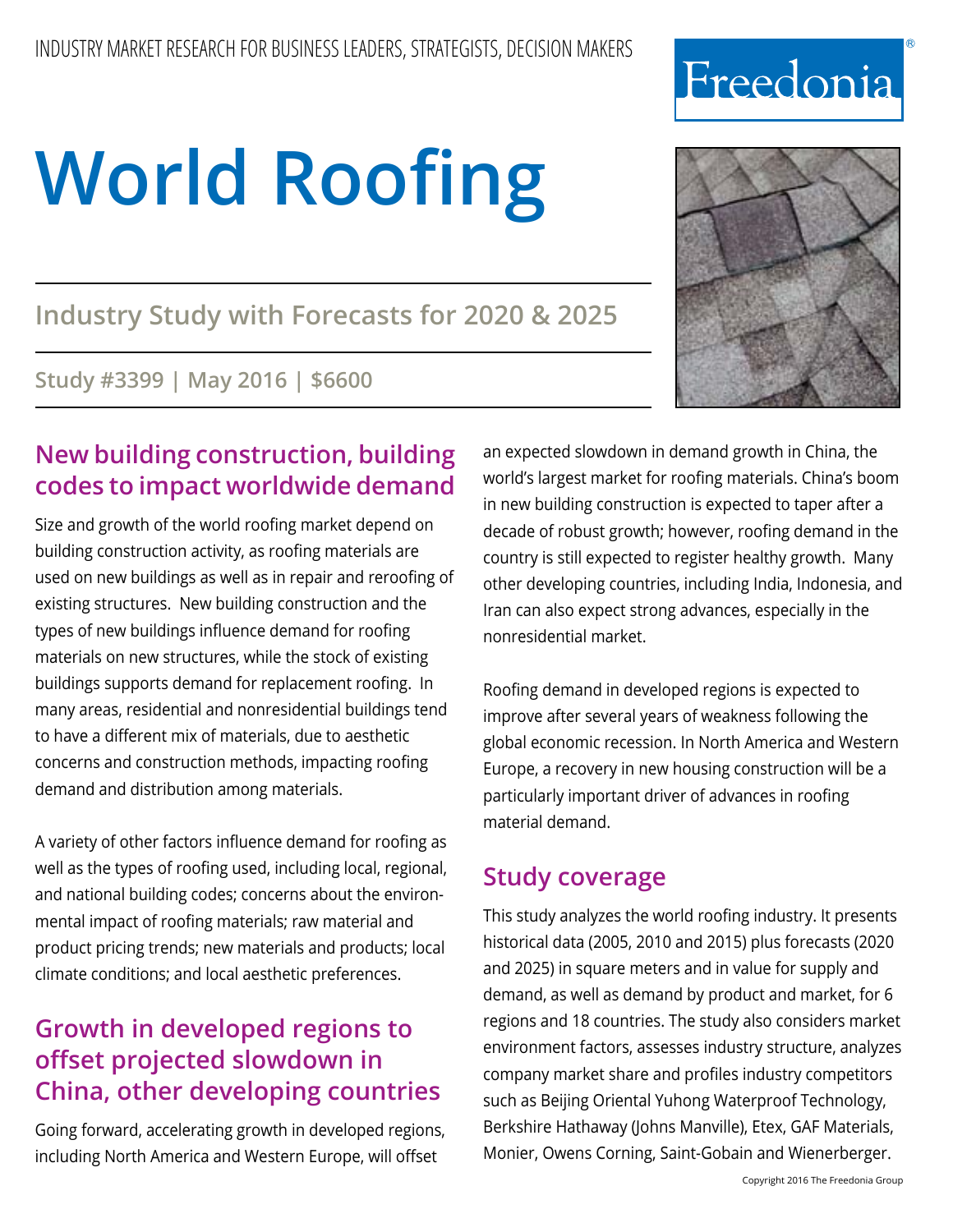Industry Study with Forecasts for *2020 & 2025*

## **Contents Summary** Japan

#### **Executive Summary**

#### **Market Environment**

#### **Overview**

Regional Overview Demand Production International Trade Demand by Product Bituminous Roofing Tile Roofing Metal Roofing Fiber Cement Roofing Elastomeric Roofing Plastic Roofing Other Roofing Demand by Market Residential Nonresidential

#### **North America**

Roofing Supply & Demand Roofing Demand by Product Roofing Demand by Market United States Canada Mexico

#### **Western Europe**

Roofing Supply & Demand Roofing Demand by Product Roofing Demand by Market Germany France United Kingdom Italy Spain Other Western Europe

#### **Asia/Pacific**

Roofing Supply & Demand Roofing Demand by Product Roofing Demand by Market China India Indonesia

Thailand South Korea Other Asia/Pacific

#### **Other Regions**

Central & South America Brazil Other Central & South America Eastern Europe Russia Other Eastern Europe Africa/Mideast **Turkey** Iran Nigeria Other Africa/Mideast

#### **Industry Structure**

Industry Composition Market Share Product Development & Manufacturing Marketing & Distribution Cooperative Agreements Mergers & Acquisitions

#### **Company Profiles**

## **Table sUMMARY**

#### **Executive Summary**

1 Summary Table

#### **Overview**

- 1 World Roofing Market Environment
- 2 World Roofing Demand by Region
- 3 World Roofing Production by Region
- 4 World Roofing Net Exports by Region
- 5 World Roofing Demand by Product
- 6 World Bituminous Roofing Demand by Type & Region
- 7 World Tile Roofing Demand by Type & Region
- 8 World Metal Roofing Demand by Type & Region
- 9 World Fiber Cement Roofing Demand by Region

Study #3399 May 2016 \$6600



- 10 World Elastomeric Roofing Demand by Region
- 11 World Plastic Roofing Demand by Region
- 12 World Other Roofing Demand by Region
- 13 World Roofing Demand by Market
- 14 World Residential Roofing Demand by Application & Region
- 15 World Nonresidential Roofing Demand by Application & Region

Tables for each region/country offer historical demand data (2005, 2010, 2015) plus forecasts (2020, 2025) for: Roofing Supply & Demand Roofing Demand by Product Roofing Demand by Market ... plus macroeconomic Indicators Charts include: Roofing Demand by Country, 2015 Roofing Demand by Product, 2015

#### **Industry Structure**

- 1 World Roofing Sales by Company, 2015
- 2 Selected Cooperative Agreements
- 3 Selected Acquisitions & Divestitures

# **Chart sUMMARY**

#### **Overview**

- 1 World Roofing Demand by Region, 2015
- 2 World Roofing Demand Projected 2015-2020 Annual Rate of Area Growth
- 3 World Roofing Production by Region
- 4 World Roofing Demand by Product, 2015
- 5 World Roofing Demand by Market, 2015

#### **Industry Structure**

1 World Roofing Market Share, 2015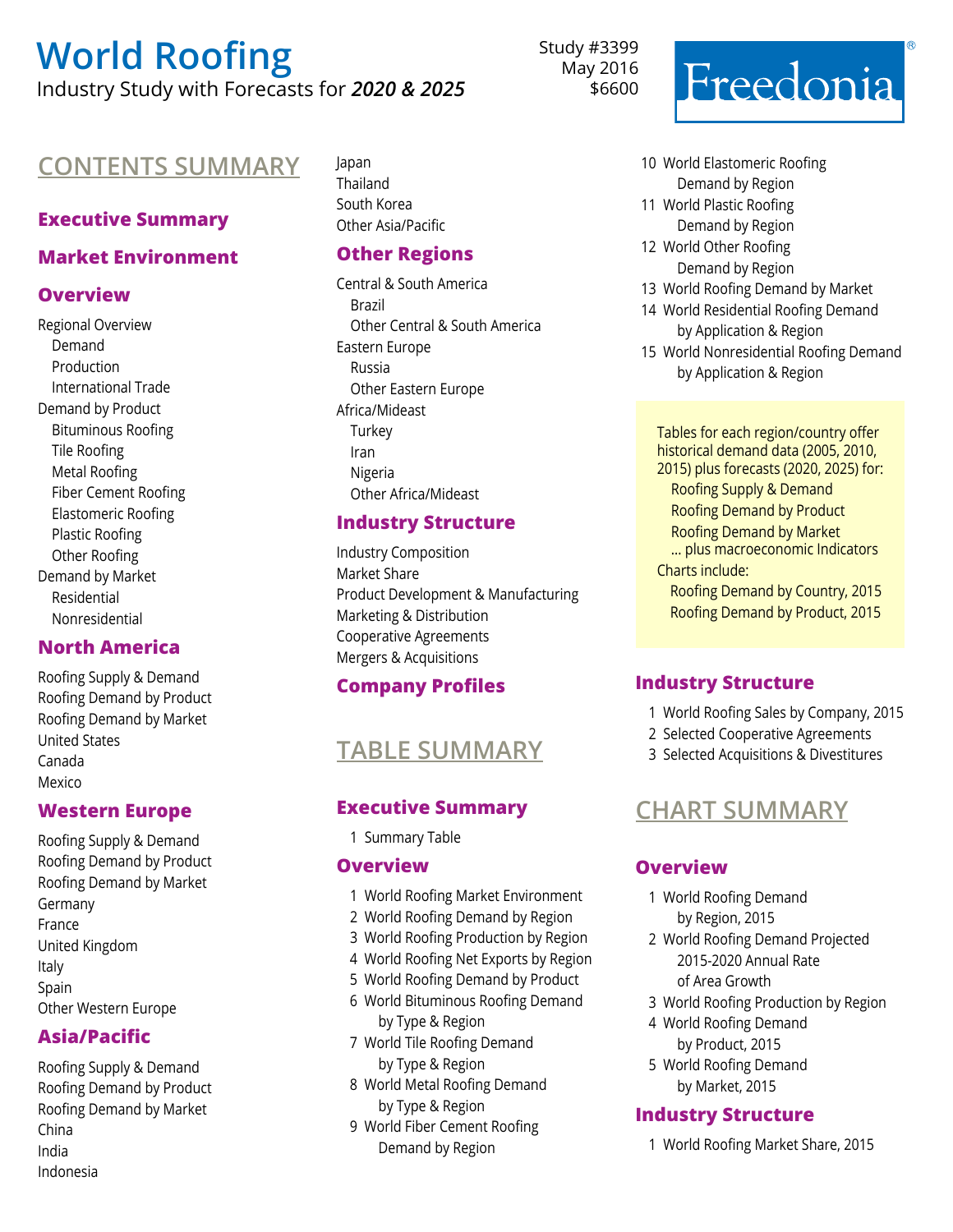Industry Study with Forecasts for *2020 & 2025*



#### **north america**

#### **North America: Roofing Supply & Demand**

Demand for roofing materials in North America totaled 22 percent of the global total. North America is the second largest regional r for roofing material after the Asia/Pacific region. While demand i roofing materials in 2015 was higher than the 2010 level, it remain below the 2005 peak. Roofing demand declined between 2005 an largely due to a downturn in residential construction activity in th and experienced a spotty recovery through 2015. The US domina gional roofing demand -- accounting for 85 percent of the market -- reflecting the country's large economy, population, construction and stock of existing buildings. Overall, declines in the US mark which bottomed out in 2014, were mitigated by growth in Canada Mexico, which did not experience the same intense economic rece over that time period.

|                 | Through 2020, demand for roofing materials in the United St | R  |
|-----------------|-------------------------------------------------------------|----|
| will $\epsilon$ | <sup>1</sup> growth of the previ                            |    |
| five            | le US new residenti                                         |    |
| ket v           | Mexico is also expe                                         | Ro |
| post            | $th$ 2020.                                                  |    |
|                 | tional producer of r                                        | Ro |
| mate            | ic region. The US i                                         |    |

gional producer of regional mate in 2015, and the Asia and the Asia and the Asia and the Asia and the Asia and the Asia and the US is the US is the Asia and the Asia and the Asia and the Asia and the Asia and the Asia and the Asia and the Asia and th dom or the vast majority production. The region of region has historical production. The region of region  $\mu$  net importer of roofing

products, but a sharp decrease in imports to the US due to the housing market collapse led to the region showing a trade surplus between 2008 and 2013, as US manufacturers sought out overseas markets for their products in the face of depressed domestic demand. However, by 2015, the region was again a small net importer.

©2016 by MarketResearch.com, Inc. - All rights res

# **This study can help you:**

- Determine your market & sales potential
- Learn more about industry competitors
- Assess new products & technologies
- Identify firms to merge with or acquire
- Complement your research & planning
- Gather data for presentations
- Confirm your own internal data
- Make better business decisions

| <b>NORTH AMERICA: ROOFING SUPPLY &amp; DEMAND</b>                                                     |                          |  |  |
|-------------------------------------------------------------------------------------------------------|--------------------------|--|--|
| Item                                                                                                  | 2005 2010 2015 2020 2025 |  |  |
| Population (mil persons)<br>per capita GDP<br>Gross Domestic Product (bil 2014\$)                     |                          |  |  |
| Building Construction Expend (bil 2014\$)<br>Residential<br>Nonresidential                            |                          |  |  |
| $m2$ roofing/capita<br>m <sup>2</sup> roofing/mil \$ GDP<br>m <sup>2</sup> roofing/000\$ construction |                          |  |  |
| Roofing Demand (mil m <sup>2</sup> )                                                                  |                          |  |  |
| $\frac{\text{S}}{\text{m}^2}$<br>Roofing Demand (mil \$)                                              |                          |  |  |
| net exports<br>Roofing Shipments (mil \$)                                                             |                          |  |  |

**TABLE IV-1**



#### **TABLE IV-2 NORTH AMERICA: ROOFING DEMAND BY PRODUCT (million square meters)** Item 2005 2010 2015 2020 2025 Roofing Demand Bituminous: Shingles & Plates Low-Slope Bituminous Tile: Concrete Clay Metal Fiber Cement Elastomeric Plastic Other Source: The Freedonia Group **SPARALE table**

### **For complete details on any study visit [www.freedoniagroup.com](http://www.freedoniagroup.com/Home.aspx?ReferrerId=FM-BRO)**